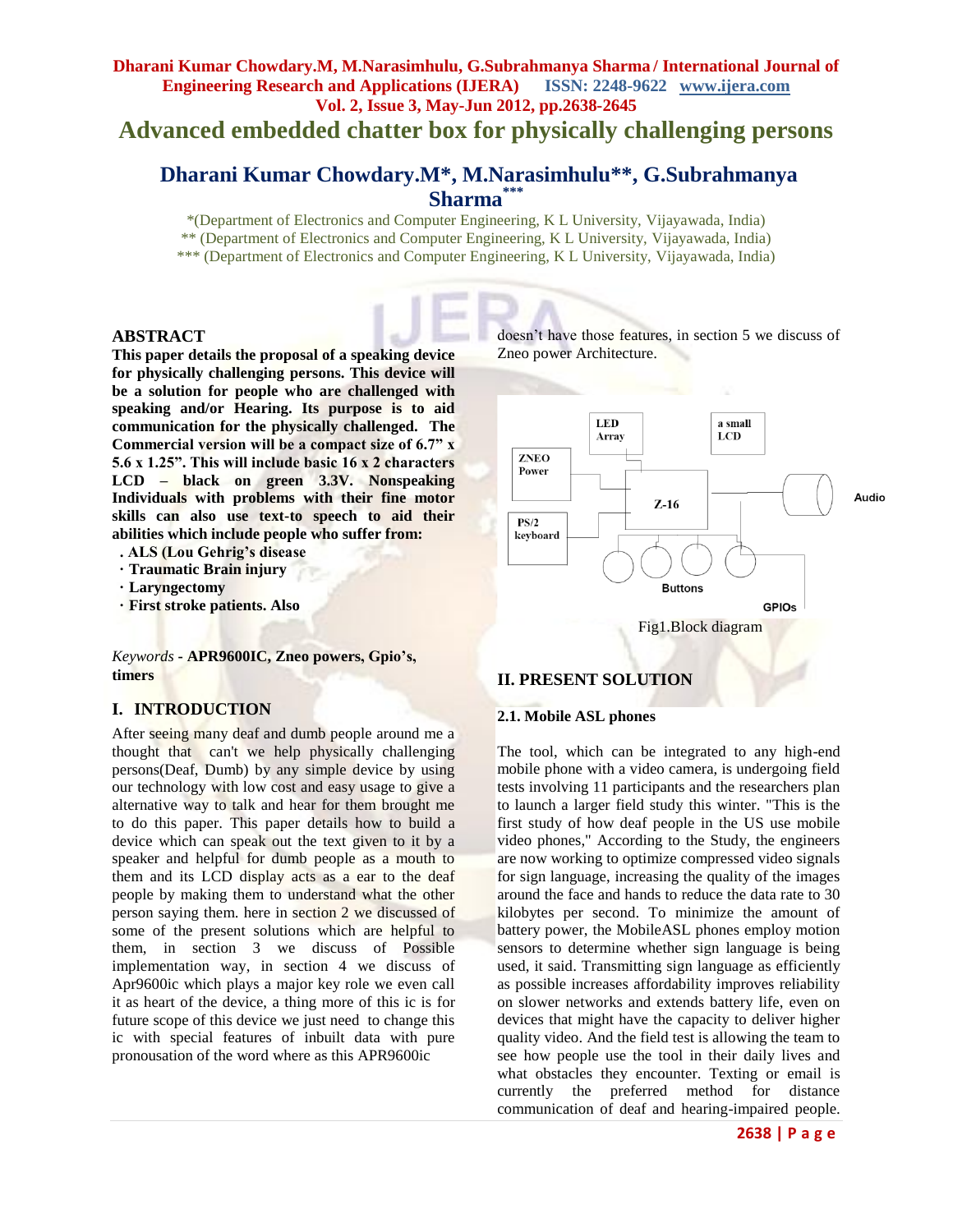But the participants' experiences with the MobileASL phone are, in general, positive. The MobileASL system, the research says that, it could be integrated with the iPhone 4, the HTC Evo, or any device that has a video camera on the same side as the screen. The reason is that I bring it up again is because many people are still misleading to educate other people who want to learn the truth from the positive reinforcement I like to share with you again. I am getting fed up with these negative terms of deaf and dumb or Deaf and Mute over and over again.

Nowadays they are still seeing a very negative reinforcement about us being deaf and our speech reading or lip-readings that have in a mute, we feel more comfortable and are capable to express our true inner soul without being force us to speak with our Deaf voices with ASL. This does not success in our Deaf lives by their own audits attitudes. So therefore what do you want from us besides our Deaf voices/oral speaking that doesn't go anywhere. After all we did our part but that has not solved any issues. Since here research is going to say many people have no common sense since Deaf to deaf, deaf to deaf, deaf to latened Deaf and latened Deaf to Hearing do not understand each other because it's too much complicated for having to mislead and misunderstand without any ASL, and it also affect our Deaf education all along, as usual. We do read their lip movements. This exists with or without voices; however it doesn't take us anywhere. We all do not hear nor are we capable to hear everything.

This is with any kind of spoken languages with or without devices.

We must emphasize that "Mute" doesn't mean that we cannot speak without a voice. Because many of us do watch facial while we use our American Sign Language. Also, we do yell, scream, and make some noise that comes out with mumbling voices. It's not a mute at all so what is your point for labeling us MUTE which itself is as a very negative word? Also I prefer to use a mute ( turn off my deaf voice ) because it helps me focus, express, think, capable to communicate with the concept of ASL, to built up creative thinking, and get more ASL education to have it be proper be part of a learning process with our American Sign Language.

Matter of fact, that 'mute' is to turn off our Deaf voices; we prefer to use to avoid the confusion by inferring the true expression and feelings from oral speaking. So therefore, also, how is it determined that the kid needs a device anyway? D/deaf have done well without a device and there is so much evidence that Deaf people with a very healthy mental/physical were successful all along.

That is what ticks me off after all they screwed me and many deafies up since we were a little innocent children until today's it s still happens to Deaf children out there. I can speak fairly well but it doesn't take me anywhere so what the heck are you trying to do these Deaf children's lives for your own selfish/money reasons? Don't we realize that these devices and the need for it are manufactured like a robot being hearing? That is not normal/natural for us to hear the unnatural sounds and our being deaf as is. Without a device, some things that I am capable to hear naturally like a loud beep button or loud music or anything that it makes a real loud noise. I couldn't stand to hear the sounds anymore that are too much annoying to hear it. We can feel this most of the time. What irritates us is that people believe what the MD's (doctors) tell the parents without even thinking about it seriously. That's one of my biggest objections, there is NO guarantee, AND the person has to have their hearing that may exist taken away to make them almost 100% deaf in both sides. To take something away so it can be replaced just is freaking stupid or selfish by Audits people who don't care about us as being deaf and our mental health.

# **III. Implementation Plan**

This describes how I will build my project; and what steps I will need to follow.

- Use small Z16 kit, get one from system admin.
- Acquire all components (LED, buttons, ZNEO Power, APR9600 text-to-speech IC, small LCD, and internal memory).
- Test APR9600 text-to-speech IC if needed.
- Building ZNEO power, and test life time if it continues after more than 1 hour.
- Check Display LED to confirm it is okay.
- **•** Test Device driver (audio).
- Use 4 buttons.
- Text display on the APR9600 text-to-speech if it is okay.
- Draw simple milestone chart.
- Record all the 8alphabets in each ic which can be replayed when text is given.
- LCD for display of the text given.

# **IV. HARDWARE DESIGN**

# **4.1. APR9600IC**

# **4.1.1 Features:**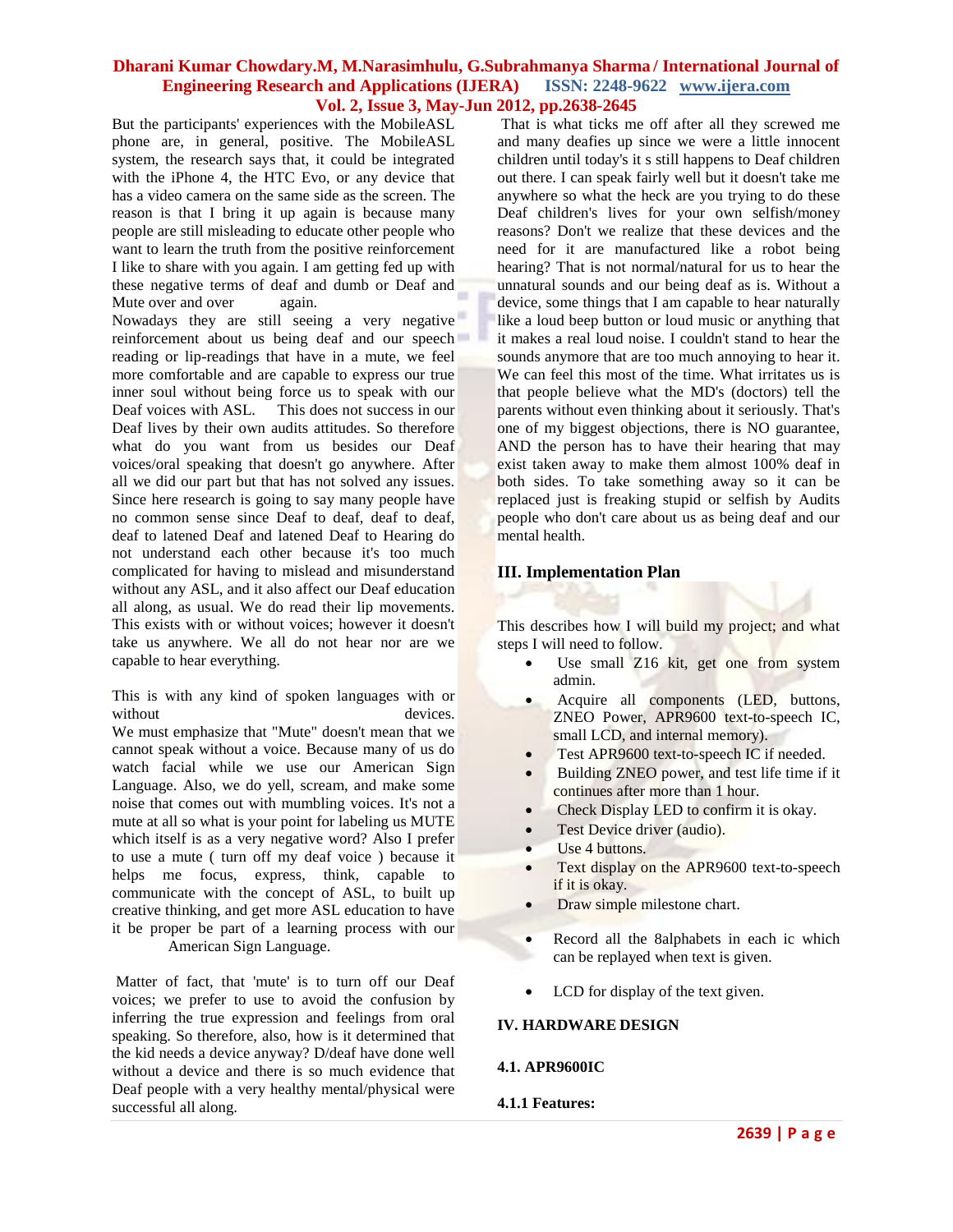- Single-chip, high-quality voice recording & playback solution
- No external ICs required
- Minimum external components
- Non-volatile Flash memory technology
- No battery backup required
- User-Selectable messaging options
- Random access of multiple fixed-duration messages
- Sequential access of multiple variable-duration messages

• User-friendly, easy-to-use operation- Programming & development systems not required - Level-activated recording & edge-activated play

back switches

- Low power consumption
- Operating current: 25 mA typical
- Standby current: 1 uA typical
- Automatic power-down
- Chip Enable pin for simple message expansion

### **4.1.2. General Description:**

The APR9600 device offers true single-chip voice recording, non-volatile storage, and playback capability for 40 to 60 seconds. The device supports both random and sequential access of multiple messages. Sample rates are user-selectable, allowing designers to customize their design for unique quality and storage time needs. Integrated output amplifier, microphone amplifier, and AGC circuits greatly simplify system design. The device is ideal for use in portable voice recorders, toys, and many other consumer and industrial applications.

APLUS integrated achieves these high levels of storage capability by using its proprietary analog/multilevel storage technology implemented in an advanced Flash non-volatile memory process, where each memory cell can store 256 voltage levels. This technology enables the APR9600 device to reproduce voice signals in their natural form. It eliminates the need for encoding and compression, which often introduce distortion.

| 28<br>VccD<br>/M1<br>/M <sub>2</sub><br>/RE<br>أما إمراها وأما إمراها وما إضا إضا إضا أكر<br>$\overline{26}$<br><b>ExtClk</b><br>/М3<br>25<br>Msel-2<br>/M4<br>Msel-1<br>/M5<br>고<br>$\frac{23}{2}$<br>096<br>/M6<br>/CE<br>22<br>OscR<br>/Strobe<br>21<br>/M7<br><b>AnaOut</b><br>8<br>20<br>/M8<br>Analn<br><u> 19</u><br><b>AGC</b><br>/Busy<br>₹<br>18<br>MicRef<br>BЕ<br>N<br>MicIn<br>VssD<br>œ<br>16<br>VccA<br>VssA<br>15<br>$SP-$<br>$SP+$ | 28<br><b>/Strobe</b><br><b>AnaOut</b><br>27<br>/CE<br>Analn<br>3<br>$\frac{26}{25}$<br><b>AGC</b><br>Msel-1<br><b>MicRef</b><br>Msel-2<br>$\overline{24}$<br><b>R9600</b><br><b>Michn</b><br><b>ExtClk</b><br>$\overline{\phantom{a}}$<br><u>23</u><br>/RE<br>VccA<br>22<br>$\frac{1}{9}$<br>SP-<br>VccD<br><u>21</u><br>$SP+$<br>/M1<br>$\overline{20}$<br><b>VssA</b><br>/M2-Next <b>(A</b><br>10,<br>19,<br><b>VssD</b><br>/M3<br>$\overline{11}$<br><u>18</u><br><b>BE</b><br>/M4<br>12<br>$\overline{8}$<br>/M5<br>/Busy<br>13<br><u> 16</u><br>/M8<br>/M6<br>14<br>15<br>/M7<br>OscR |
|-----------------------------------------------------------------------------------------------------------------------------------------------------------------------------------------------------------------------------------------------------------------------------------------------------------------------------------------------------------------------------------------------------------------------------------------------------|--------------------------------------------------------------------------------------------------------------------------------------------------------------------------------------------------------------------------------------------------------------------------------------------------------------------------------------------------------------------------------------------------------------------------------------------------------------------------------------------------------------------------------------------------------------------------------------------|
|-----------------------------------------------------------------------------------------------------------------------------------------------------------------------------------------------------------------------------------------------------------------------------------------------------------------------------------------------------------------------------------------------------------------------------------------------------|--------------------------------------------------------------------------------------------------------------------------------------------------------------------------------------------------------------------------------------------------------------------------------------------------------------------------------------------------------------------------------------------------------------------------------------------------------------------------------------------------------------------------------------------------------------------------------------------|

**PS : The APR9600 DIP & SOP is not [ PIN TO PIN ]**

### **4.1.3 Functional Description:**

APR9600 block diagram is included in order to describe the device's internal architecture. At the left hand side of the diagram are the analog inputs. A differential microphone amplifier, including integrated AGC, is included on-chip for applications requiring use. The amplified microphone signals fed into the device by connecting the ANA OUT pin to the ANA\_IN pin through an external DC blocking capacitor. Recording can be fed directly into the ANA\_IN pin through a DC blocking capacitor, however, the connection between ANA IN and ANA OUT is still required for playback. The next block encountered by the input signal is the internal anti-aliasing filter. The filter automatically adjusts its response according to the sampling frequency Selected so Shannon's Sampling Theorem is satisfied. After anti-aliasing filtering is accomplished the signal is ready to be clocked into the memory array. This storage is accomplished through a combination of the Sample and Hold circuit and the Analog Write/Read circuit. These circuits are clocked by either the Internal Oscillator or an external clock source. When playback is desired the previously stored recording is retrieved from memory, low pass filtered, and amplified as shown on the right hand side of the diagram. The signal can be heard by connecting a speaker to the SP+ and SP- pins. Chip-wide management is accomplished through the device control block shown in the upper right hand corner. Message management is provided through the message control block represented in the lower center of the block diagram.

More detail on actual device application can be found in the Sample Application section. More detail on sampling control can be found in the Sample Rate and Voice Quality section. More detail on Message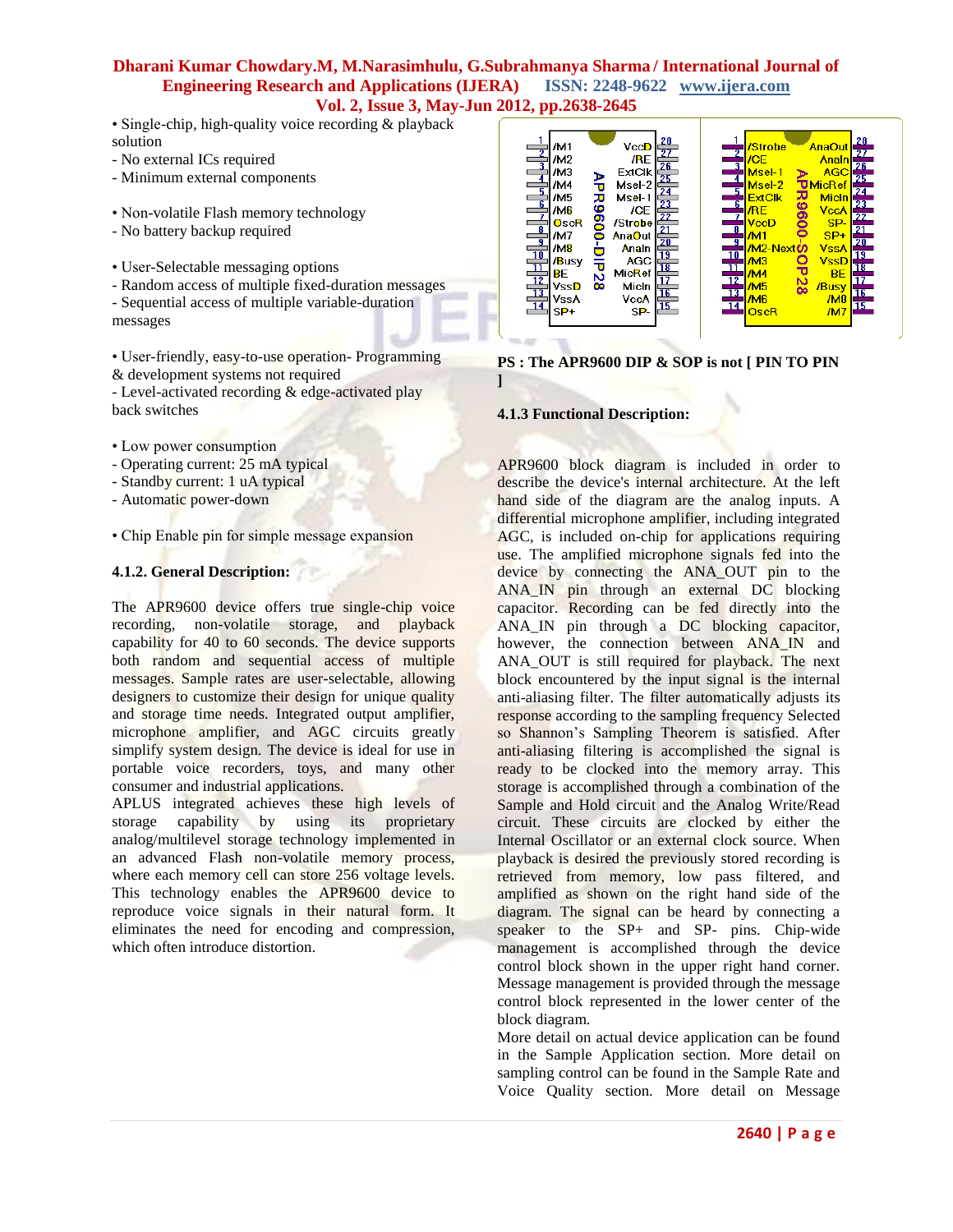management and device control can be found in the Message Management section.



Figure 2 APR9600 Block Diagram

#### **4.2 Message Management:**

### **4.2.1 Message Management General Description**

Playback and record operations are managed by onchip circuitry. There are several available messaging modes depending upon desired operation. These message modes determine message management style, message length, and external parts count. Therefore, the designer must select the appropriate operating mode before beginning the design. Operating modes do not affect voice quality; for information on factors affecting quality refer to the Sampling Rate & Voice Quality section. The device supports five message management modes (defined by the MSEL1, MSEL2 and /M8\_OPTION pins shown in Figures 1 and 2). Random access mode with 2, 4, or 8 fixed-duration messages Tape mode, with multiple variable-duration messages, provides two options:

- Auto rewind

- Normal

Modes cannot be mixed. Switching of modes after the device has recorded an initial message is not recommended. If modes are switched after an initial recording has been made some unpredictable message fragments from the previous mode may remain present, and be audible on playback, in the new mode. These fragments will disappear after a Record operation in the newly selected mode. Table 1 defines the decoding necessary to choose the desired mode. An important feature of the APR9600 Message management capabilities is the ability to audibly prompt the user to change in the device's status through the use of "beeps" superimposed on the device's output. This feature is enabled by asserting a logic high level on the BE pin.

| 1 avie 1                                |   |             |                                            |  |  |
|-----------------------------------------|---|-------------|--------------------------------------------|--|--|
| Mode                                    |   | MSEL1 MSEL2 | /M8 OPTION                                 |  |  |
| Random Access 2 fixed duration messages | O |             | Pull this pin to VCC through I00K resistor |  |  |
| Random Access 4 fixed duration messages |   | $\Omega$    | Pull this pin to VCC through I00K resistor |  |  |
| Random Access 8 fixed duration messages |   |             | The /M8 message trigger becomes input pin  |  |  |
| Tape mode, Auto rewind operation        | 0 | 0           |                                            |  |  |
| Tape mode, Normal operation             | 0 | 0           |                                            |  |  |

#### **4.2.2 Random Access Mode**

Random access mode supports 2, 4, or 8 Message segments of fixed duration. As suggested recording or playback can be made randomly in any of the selected messages. The length of each message segment is the total recording length available (as defined by the selected sampling rate) divided by the total number of segments enabled (as decoded in Table1). Random access mode provides easy indexing to message segments.

# **4.2.2A Functional Description of Recording in Random Access Mode**

On power up, the device is ready to record or playback in any of the enabled message segments. To record,/CE must be set low to enable the device and /RE must be set low to enable recording. You initiate recording by applying a low level on the message trigger pin that represents the message segment you intend to use. The message trigger pins are labeled /M1\_MESSAGE - /M8\_OPTION on pins 1-9 (excluding pin 7) for message segments 1-8 respectively. Note: Message trigger pins of M1\_MESSAGE,/M2\_NEXT, /M7\_END, and /M8\_OPTION, have expanded names to represent the different functionality that these pins assume in the other modes. In random access mode these pins should be considered purely message trigger pins with the same functionality as /M3, /M4, /M5, and /M6. For a more thorough explanation of the functionality of device pins in different modes please refer to the pin description table that appears later in this document. When actual recording begins the device responds with a single beep (if the BE pin is high to enable the beep tone) at the speaker outputs to indicate that it has started recording. Recording continues as long as the message pin stays low. The rising edge of the same message trigger pin during record stops the recording operation (indicated with a single

Beep).If the message trigger pin is held low beyond the end of the maximum allocated duration, recording stops automatically (indicated with two beeps), regardless of the state of the message trigger pin. The chip then enters low-power mode until the message trigger pin returns high. After the message trigger pin returns to high, the chip enters standby mode. Any subsequent high to low transition on the same message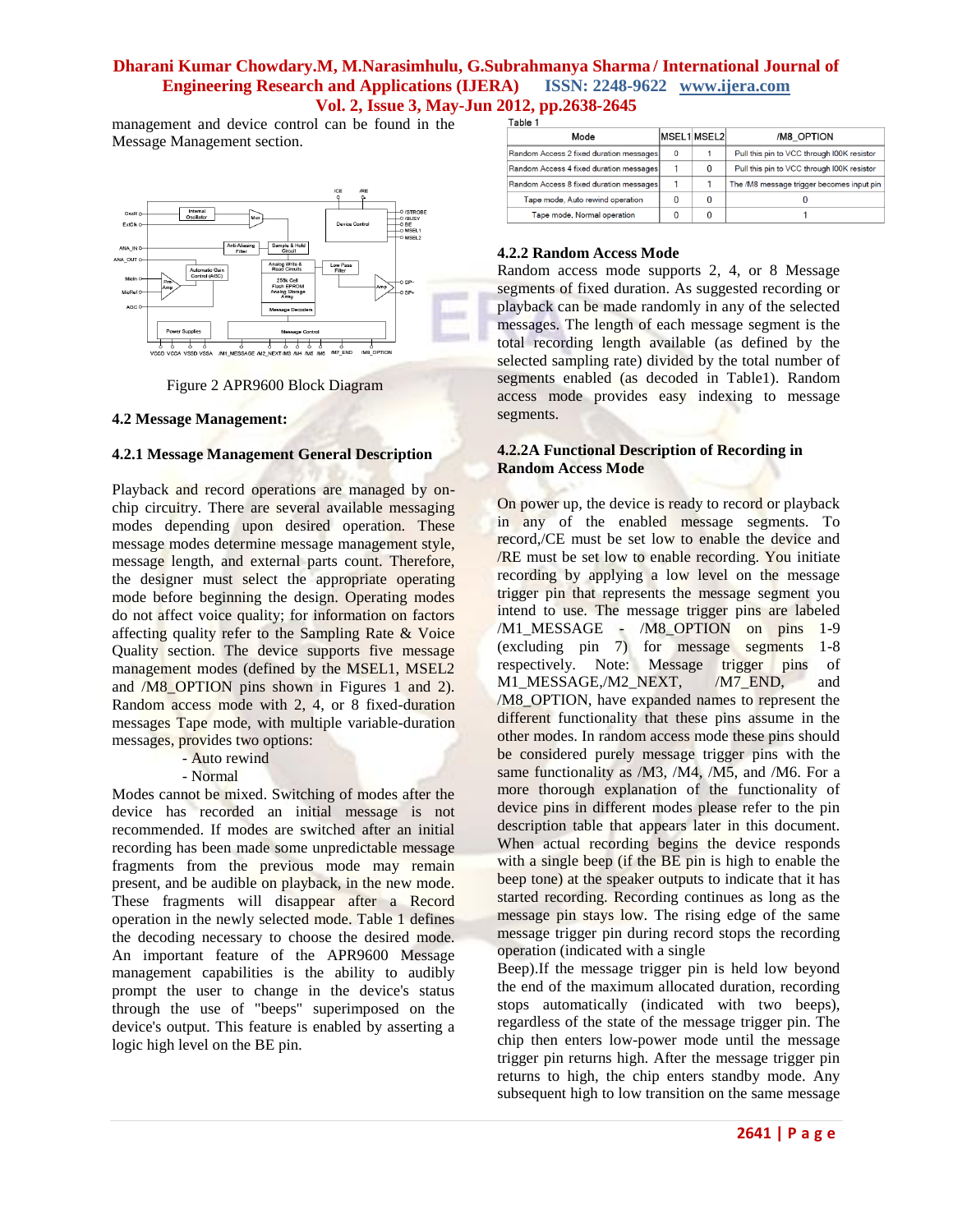# **Dharani Kumar Chowdary.M, M.Narasimhulu, G.Subrahmanya Sharma / International Journal of**<br>Engineering Research and Applications (IJERA) ISSN: 2248-9622 www.ijera.com **Engineering Research and Applications (IJERA) Vol. 2, Issue 3, May-Jun 2012, pp.2638-2645**

trigger pin will initiate recording from the beginning of the same message segment. The entire previous message is then overwritten by the new message, regardless of the duration of the new message. Transitions on any other message trigger pin or the /RE pin during the record operation are ignored until after the device enters standby mode.

### **4.1.2B Functional Description of Playback Random Access Mode**

 On power up, the device is ready to record or playback, in any of the enabled message segments. To playback,/CE must be set low to enable the device and /RE must be set high to disable recording  $&$  enable playback. You initiate playback by applying a high to low edge on the message trigger pin that represents the message segment you intend to playback. Playback will continue until the end of the message is reached. If a high to low edge occurs on the same message trigger pin during playback, playback of the current message stops immediately. If a different message trigger pin pulses during playback, playback of the current message stops immediately (indicated by one beep) and playback of the new message segment begins. A delay equal to 8,400 cycles of the sample clock will be encountered before the device starts playing the new message. If a message trigger pin is held low, the selected message is played back repeatedly as long as the trigger pin stays low. A period of silence, of duration equal to 8,400 cycles of the sampling clock, will be inserted during looping as an indicator to the user of the transition between the end and the beginning of the message.



Figure 3 Random Access Mode : 2 / 4 / 8 Message

# **4.3 Signal Storage:**

The APR9600 samples incoming voice signals and stores the instantaneous voltage samples in nonvolatile FLASH memory cells. Each memory cell can support voltage ranges from 0 to 256 levels. These 256 discrete voltage levels are the equivalent of 8-bit

(28=256) binary encoded values. During playback the stored signals are retrieved from memory, smoothed to form a continuous signal, and then amplified before being fed to an external speaker.

### **4.4 Sampling Rate & Voice Quality:**

According to Shannon's sampling theorem, the highest possible frequency component introduced to the input of a sampling system must be equal to or less than half the sampling frequency if aliasing errors are to be eliminated. The APR9600 automatically filters its input, based on the selected sampling frequency, to meet this requirement. Higher sampling duration capabilities of the device, but they also reduce incoming signal bandwidth. The APR9600 accommodates sampling rates as high as 8 kHz and as low as 4 kHz. You can control the quality/duration trade off by controlling the sampling frequency. An internal oscillator provides the APR9600 sampling clock. Oscillator frequency can be Changed by changing the resistance from the OscR pin to GND. Table 2 summarizes resistance values and the corresponding sampling frequencies, as well as the resulting input bandwidth and duration. Rates increase the bandwidth and hence the voice quality, but they also use more memory cells for the same length of recording time. Lower sampling rates use fewer memory cells and effectively increase the Table 2 Resistance Values & Sampling Frequencies

| $\frac{1}{2}$ and $\frac{1}{2}$ resistance $\frac{1}{2}$ and $\frac{1}{2}$ $\frac{1}{2}$ requesters |  |
|-----------------------------------------------------------------------------------------------------|--|
|                                                                                                     |  |
|                                                                                                     |  |

| Resistance | Sampling<br>Frequency | Input<br><b>Bandwidth</b> | Duration          |
|------------|-----------------------|---------------------------|-------------------|
| 84 K       | $4.2$ kHz             | $2.1$ kHz                 | 60 <sub>sec</sub> |
| 38 K       | $6.4$ kHz             | $3.2$ kHz                 | 40 <sub>sec</sub> |
| 24 K       | $8.0$ kHz             | $4.0$ kHz                 | $32$ sec          |

# **4.5 Automatic Gain Control (AGC):**

The APR9600 device has an integrated AGC. The AGC affects the microphone input but does not affect the ANA\_IN input. The AGC circuit insures that the input signal is properly amplified. The AGC works by applying maximum gain to small input signals and minimum gain to large input signals. This assures that inputs of varying amplitude are recorded at the optimum signal level. The AGC amplifier is designed to have a fast attack time and a slow decay time. This timing is controlled by the RC network connected to pin 19. A value of 220K and 4.7uF has been found to work well for the English language. Be aware that different languages, speakers from different countries, and music may all require modification of the recommended values for the AGC RC network.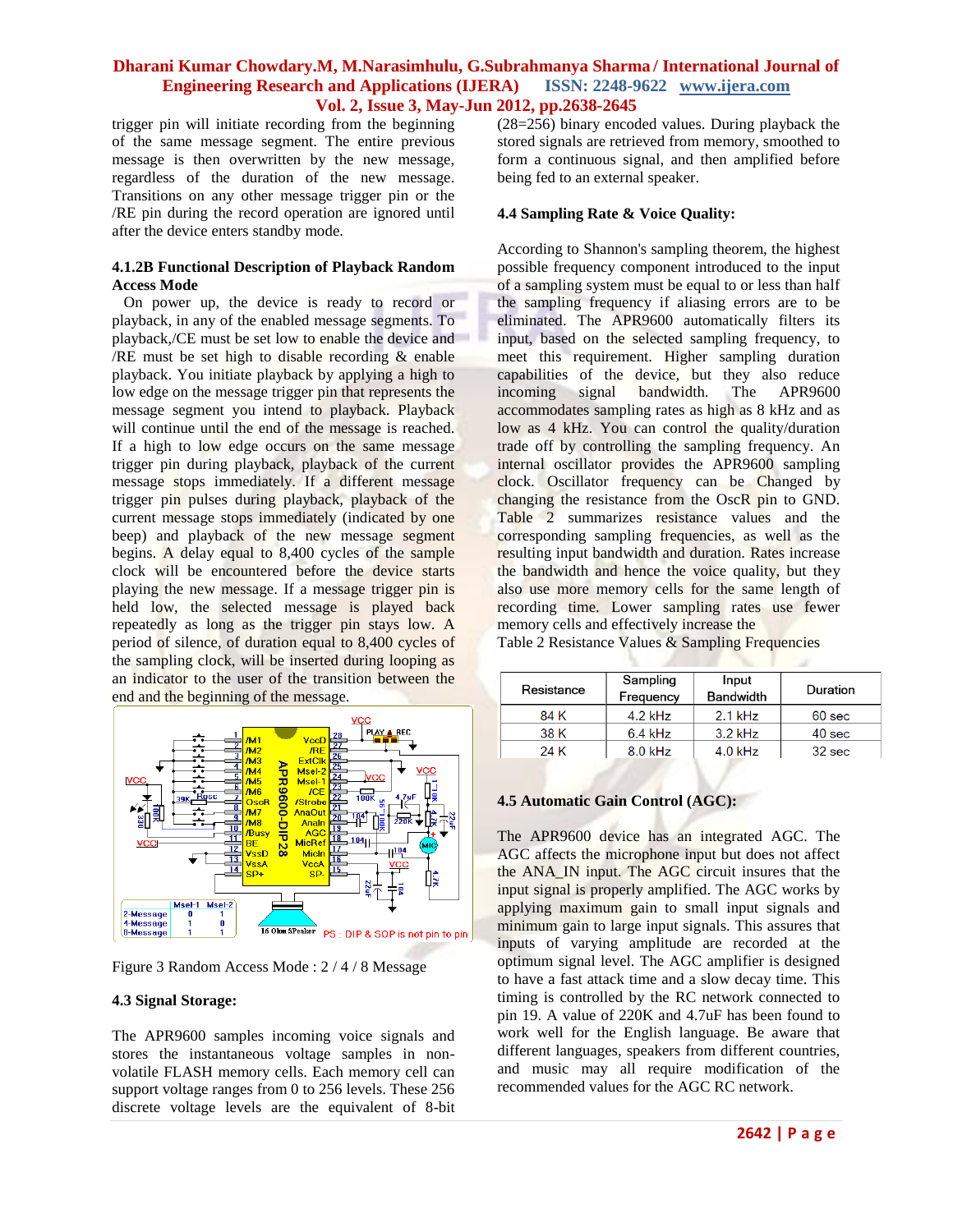### **4.6 Sampling Application :**

The following reference schematics are included as examples of how a recording system might be designed. Each reference schematic shows the device incorporated in one of its three main modes: Random Access, Tape mode – Normal option, and Tape mode – Auto Rewind option. Note that in several of the applications either one or all of the /BUSY, /STROBE,or /M7\_END pins are connected to LEDs as indicators of device status. This is possible because all of these pins and signals were designed to have timing compatible with both microprocessor interface and manual LED indication. A bias must be applied to the electret microphone in order to power its built-in circuitry. The ground return of this bias network is connected to the /Busy. This configuration saves power when record mode.Both pins 18 and 19, MicIn and MicRef, must be AC coupled to the microphone network in order to block the DC biasing voltage. Figure 3 shows the device configured in random access mode. The device is using eight Message segments, the maximum available, in this mode. Note that message trigger pins that are not used, for modes with less than eight segments, can be left unconnected with the exception of pin /M8\_OPTION which should be pulled to VCC through a 100k resistor.

### **4.7 Electrical Characteristics:**

The following tables list absolute maximum ratings, DC Characteristics, and Analog Characteristics for the APR9600 device.

#### Table 1 Absolute Maximum Rating

| Item                          | Symbol      | Condition                | Min    | Max         | Unit |
|-------------------------------|-------------|--------------------------|--------|-------------|------|
| Power Supply voltage          | <b>VCC</b>  | $TA = 25^{\circ}$ C      | $-0.3$ | 7.0         |      |
| <b>Input Voltage</b>          | VIN         | IIN < 20mA               | $-1.0$ | $Vec + 1.0$ |      |
| Storage Temperature           | <b>TSTG</b> | $\overline{\phantom{0}}$ | $-65$  | 150         |      |
| <b>Temperature Under Bias</b> | <b>TBS</b>  |                          | $-65$  | 125         |      |
| <b>Lead Temperature</b>       | TLD         | < 10s                    | $-0.3$ | 300         |      |

Table 2 DC Characteristics

| Item                                 | Symbol      | Condition                 | Min    | Typ                      | Max  | Unit                    |
|--------------------------------------|-------------|---------------------------|--------|--------------------------|------|-------------------------|
| Power Supply voltage                 | <b>VCC</b>  | $TA = 25^{\circ}$ C       | 4.5    | $\overline{\phantom{a}}$ | 6.5  | $\vee$                  |
| Input High Voltage                   | <b>VIN</b>  | ۰                         | 2.0    | ٠                        |      | $\vee$                  |
| Input Low Voltage                    | <b>VIL</b>  | $\overline{\phantom{a}}$  | ۰      | ۰                        | 0.8  | v                       |
| Output High Voltage                  | <b>VOH</b>  | $IOH=.1.6mA$              | 2.4    | ۰                        | ۰    | v                       |
| Output Low Voltage                   | VOL         | $IOI = +4.0mA$            | ۰      | ۰                        | 0.45 | $\overline{\mathsf{v}}$ |
| Input Leakage Current                | $VIH=Vec$   |                           | ٠      | $\blacksquare$           | 1.0  | uA                      |
| Input Leakage Current                | IIL         | VIL=Vss                   | $-1.0$ |                          |      | uA                      |
| Output Tri-state Leakage Current     | IOZ         | VOUT=Vcc or<br>VOUT=VSS   | $-1.0$ |                          | 1.0  | uA                      |
| <b>Operating Current Consumption</b> | <b>ICC</b>  | Internal Clock No<br>Load |        | 25                       | ٠    | mA                      |
| <b>Standby Current Consumption</b>   | <b>ICCS</b> | No Load                   | ٠      | 1.0                      | ٠    | uA                      |

Table 3 Analog Characteristics

| Item                           | Symbol           | Condition                                  | Min | Typ  | Max | Unit               |
|--------------------------------|------------------|--------------------------------------------|-----|------|-----|--------------------|
| Micln Input Voltage            | VMI              |                                            |     |      | 30  | mVP-P              |
| <b>MicIn Input Resistance</b>  | RMI              |                                            |     | 15   |     | $\mathbf{k}\Omega$ |
| Micln Amp Gain (1)             | GMI <sub>1</sub> | AGC=2.25V                                  |     | 30   |     | dB                 |
| Micln Amp Gain (2)             | GM <sub>2</sub>  | $AGC = 3.8V$                               |     | $-2$ |     | dB                 |
| <b>ANA_IN Input Voltage</b>    | <b>VANI</b>      |                                            |     |      | 140 | mVP-P              |
| <b>ANA IN Input Resistance</b> | RANI             |                                            |     | 500  |     | $\mathsf{k}\Omega$ |
| ANA IN Amp Gain                | <b>GANI</b>      | ANA IN to SP+/-                            |     | 10   |     | dB                 |
| <b>AGC Output Resistance</b>   | <b>RAGC</b>      |                                            |     | 225  |     | $K\Omega$          |
| Sp+/- Output Power             | <b>PSP</b>       | $RSP+/-=16\Omega$                          |     | 12.2 |     | <b>MW</b>          |
| Voltage Amplitude across SP+/- | <b>VSP</b>       | $\overline{\mathsf{RSP+/-}} \ge 16 \Omega$ |     | 1.4  |     | $VP-P$             |

### **4.8. Bonding Pad Diagram and Bonding Pad Coordinates :**

Figure 6 APR9600 Die Bonding Pad Diagram



Die Dimensions X-Axis: 212 +/- 1 mils (X-Axis: 5450 um)

Y-Axis: 176 +/- 1 mils (Y-Axis: 4550 um) Die Thickness 13.8 +/- 1.0 mils (350 +/- 25 um) Pad Opening 4.3 mils (110 um)

# **V. ZNEO POWER**

**ZNEO Z16F Series MCU** is a powerful 16-bit CISC microcontroller that outperforms most RISC microcontrollers in its class. The ZNEO Z16F Series boasts a unique architecture that provides the power, punch, and performance of a 32-bit, with the code, current efficiency, and cost of a 16-bit. The ZNEO CPU boasts a highly optimized instruction set that achieves higher performance per clock cycle, with less code space and lower overhead. All ZNEO Z16F Series products are [RoHS-compliant.](http://zilog.com/index.php?option=com_zicon&task=quality_reliability&Itemid=81)

#### **5.1.Z16F2810 Features**

• 20MHz ZNEO Single-Cycle CISC microprocessor core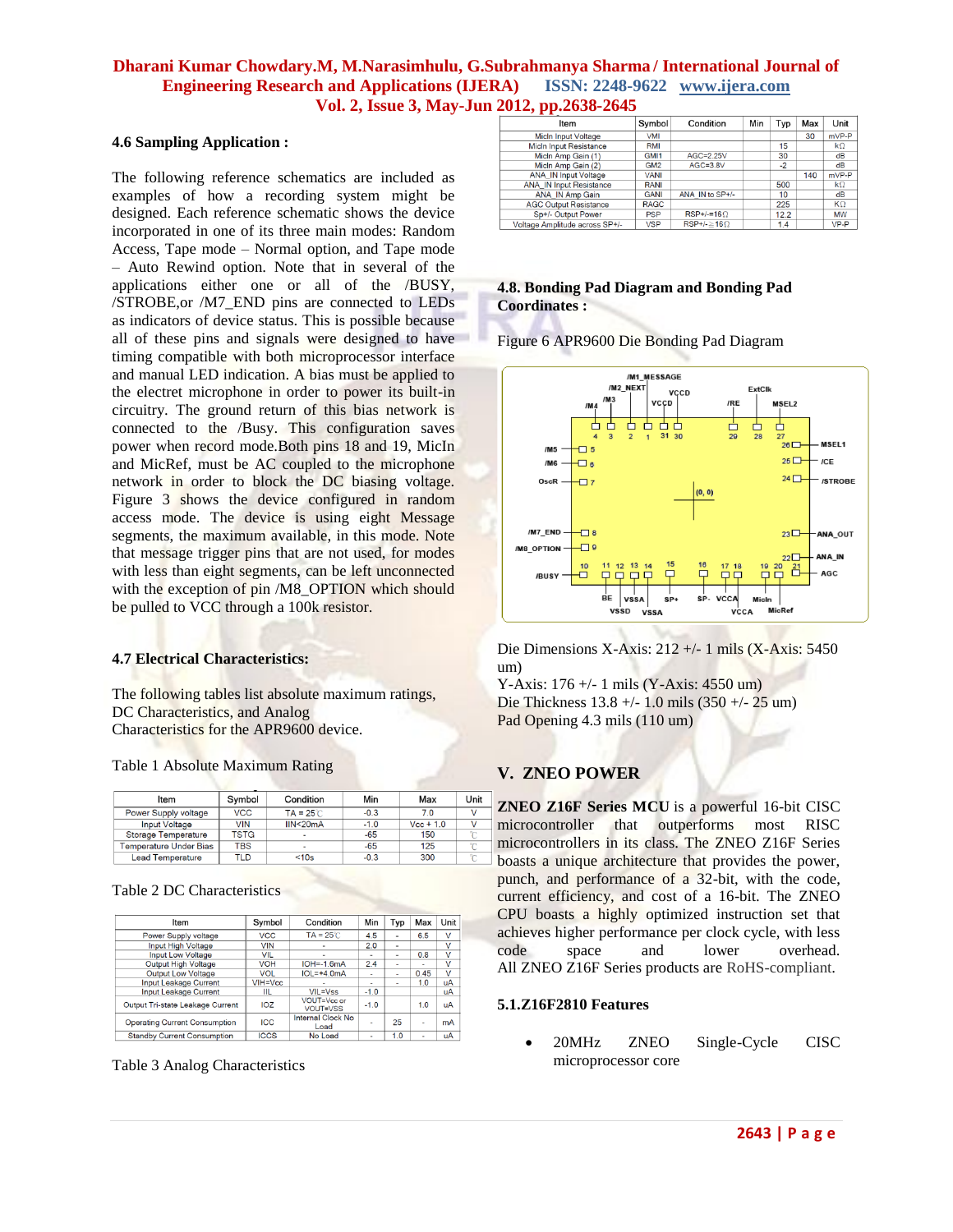- 128KB internal Flash program memory with 16-bit access and in-circuit programming capability
- 4KB internal RAM with 16-bit access
- 12-channel, 10-bit analog-to-digital converter (ADC)
- Operational Amplifier
- Analog Comparator
- 4-channel DMA controller supports internal or external DMA requests
- Two full-duplex 9-bit UARTS with support for LIN and IrDA
- 5.5MHz Internal Precision Oscillator
- I2C master-slave controller
- Enhanced Serial Peripheral Interface (ESPI) controller.
- 12-bit PWM module with three complementary pairs or six independent PWM outputs with dead-band generation and fault trip input





Thus literature survey to advanced embedded chatter box for physically challenging persons has been done and their data sheets corresponding to the chatter box, i.e mainly controller, A/D converters and related software keil is been verified with a demo program with interfacing modules as leds,and manly speak jet ic which acts like main interfacing component for the physically challenged to text to speech converter, hardware implementation has to be done for verifying its functional properties. Finally it may be one of the useful devices for deaf people to understand what the others are saying by LCD display and dumb people can speak with the help of this device. In future an Ic which may be inbuilt with all speaking futures can be used instead of APR9600 ic and may be more useful for physically challenging persons.

# **ACKNOWLEDGEMENTS**

We thank to our principal, Prof. K .Raja shekar Rao, for providing necessary facilities towards carrying out this work. We acknowledge the diligent efforts of our Head of the Department Dr.S.Balaji in assisting us towards implementation of this idea.

# **VII. REFERENCES**

- 1. Eide, E., Aaron, A., Bakis, R., Hamza, W., Picheny, M., and Pitrelli, J., "A Corpus-Based Approach to <AHEM/> Expressive Speech Synthesis", Proceedings of the 5th ISCA Speech Synthesis Workshop, Pittsburgh, PA, USA, June 14-16, 2004.
- 2. Pitrelli, John F., "ToBI Prosodic Analysis of a Professional Speaker of American English", Proceedings of Speech Prosody 2004, Nara, Japan, March 23-26, 2004.
- 3. Pitrelli, John F., and Eide, Ellen M., "Expressive Speech Synthesis using American English ToBI: Questions and Contrastive Emphasis", Proceedings of IEEE ASRU 2003: Automatic Speech Recognition and Understanding Workshop, St. Thomas, U.S. Virgin Islands, December 1-4, 2003.
- 4. Eide, E., Bakis, R., Hamza, W., Pitrelli, J., "Multi-layered Extensions to the Speech Synthesis Markup Language for Describing Expressiveness", Proceedings of the 8th European Conference on Speech Communication and Technology (Euro speech), Geneva, Switzerland, September 1- 4, 2003.
- 5. Eide, E., Aaron, A., Bakis, R., Cohen, P., Donovan, R., Hamza, W., Mathes, T., Picheny, M., Polkosky, M., Smith, M., and Viswanathan, M. (2003) Recent Improvements to the IBM Trainable Speech Synthesis System, Proc ICASSP'03, Hong Kong, China.
- 6. Aaron, A., Eide, E., and Pitrelli, J. F., "Making Computers Talk", *Scientific American*, on-line publication, March 17, 2003.
- 7. Hamza, W. and Donovan, R.E. (2002) Data-Driven Segment Preselect ion in the IBM Trainable Speech Synthesis System, Proc ICSLP'02, Denver, CO, USA.
- 8. Saito, T. and Sakamoto, M. (2002) Applying a Hybrid International Model to a Seamless Speech Synthesizer, Proc ICSLP'02, Denver, CO, USA.